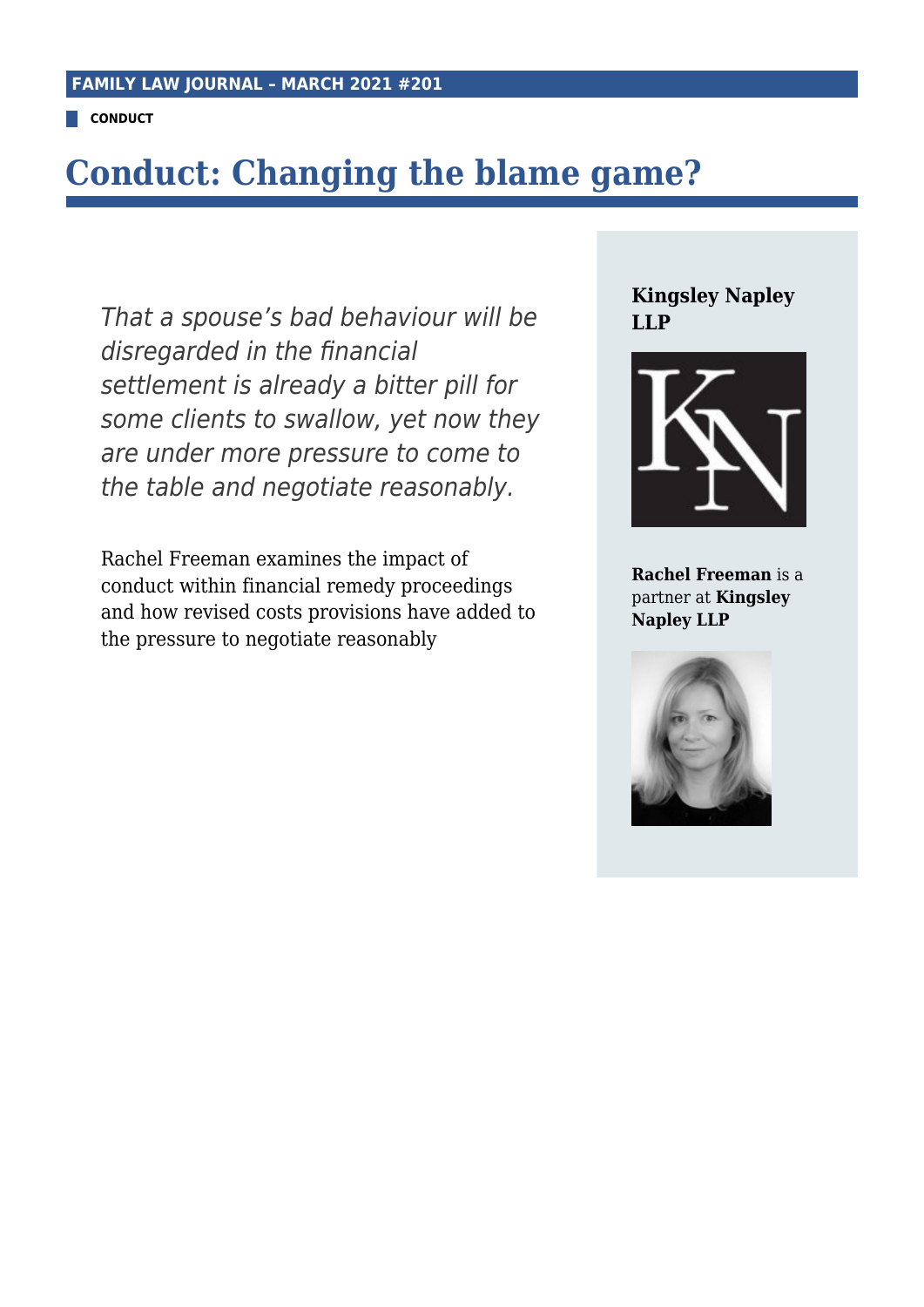# **Conduct: Changing the blame game?**

Rachel Freeman examines the impact of conduct within financial remedy proceedings and how revised costs provisions have added to the pressure to negotiate reasonably

*That a spouse's bad behaviour will be disregarded in the financial settlement is already a bitter pill for some clients to swallow, yet now they are under more pressure to come to the table and negotiate reasonably.*

In the context of the decision in *OG v AG* [2020], this article considers the extent to which bad behaviour, or conduct, is relevant to the parties' financial settlement and the extent to which divorcing spouses are required to put behind them the wrongs they might have suffered and engage in constructive negotiations rather than running up excessive legal costs.

Family lawyers are used to hearing about bad behaviour by one or both spouses and it is helpful to understand the dynamics of the relationship and how these affect the process and settlement negotiations.

Section 25(2)(g), Matrimonial Causes Act 1973 (MCA 1973) provides that the conduct of each of the parties to the marriage is one of the factors to which the court has to have particular regard when determining the parties' financial settlement, but only if that conduct is such that it would be inequitable to disregard it. It is a high bar. Clients who feel that they have suffered during the relationship are often upset to hear that, other than in extremely rare circumstances, the court is interested in neither their spouse's behaviour nor the reason for the divorce, that it does not matter which spouse petitions for divorce and that their spouse will not be penalised in the financial settlement for their behaviour.

This message is reinforced by the Divorce, Dissolution and Separation Act 2020 (DDSA 2020) which, inter alia, removes the requirement for one spouse to provide examples of the other's unreasonable behaviour in support of their statement that the marriage has broken down irretrievably. It is anticipated that DDSA 2020 will come into force during 2021.

### **Background**

In *OG* v *AG*, during the course of a remote hearing, Mostyn J reviewed the circumstances in which the court will take conduct into account. The parties had been married for some 25 years and had two children, aged 25 and 10. They had a family business, referred to as X, which manufactured ducting. They also had a portfolio of properties. At the final hearing the total assets were found to be £16,371,669, made up of the X business (£10,707,643), pensions (£1,983,578) and other assets (£3,680,499).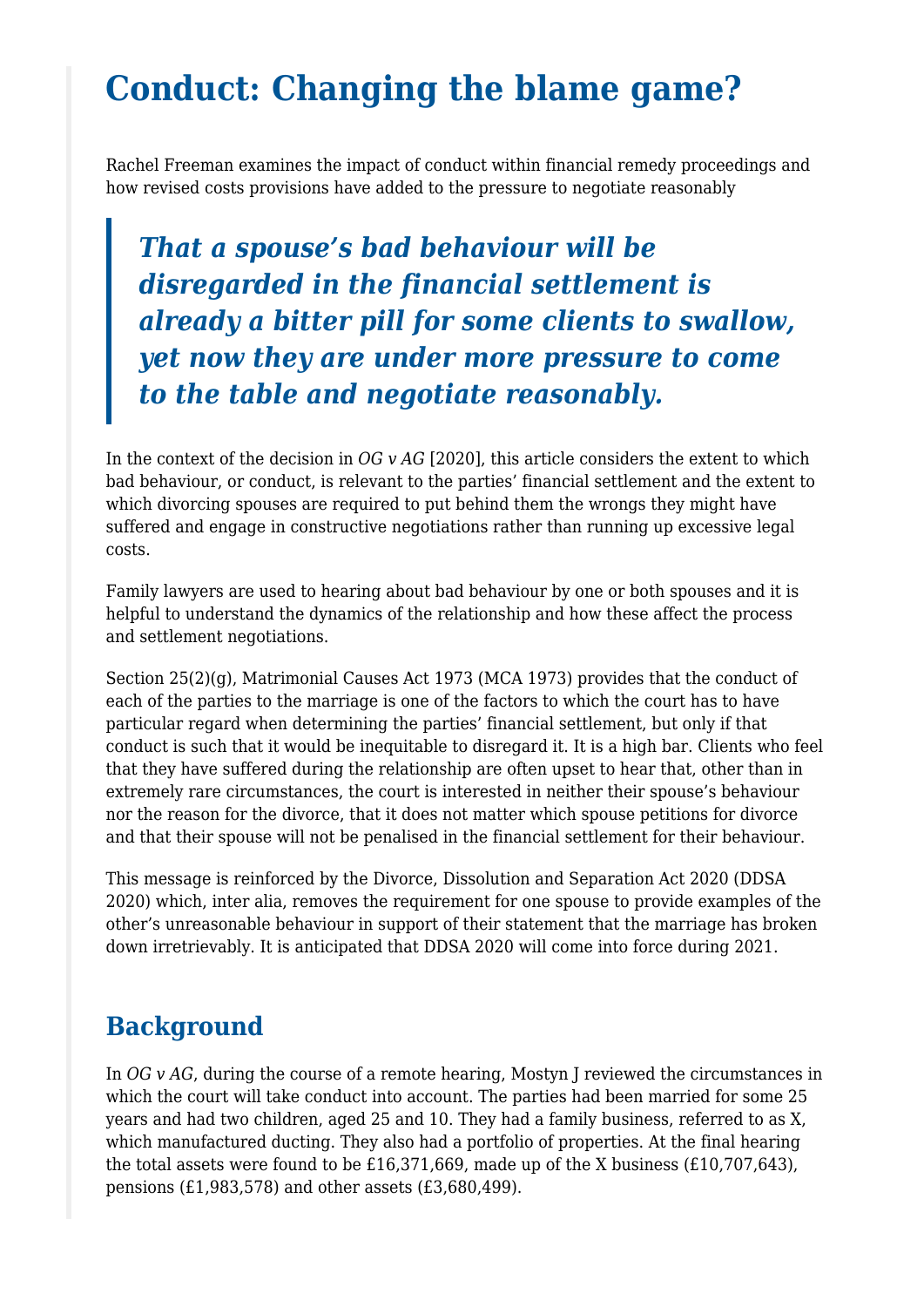The husband filed his Form A on 21 August 2018. On 27 February 2019, a company referred to as AB was incorporated in another country. Its business was to manufacture and distribute ducting. AB's shareholders were two of the husband's close friends and the husband's father. The husband denied being involved apart from acting as an agent of his father and having a power of attorney for him. The wife's case was that the husband was fully involved in AB, which he had set up as a rival business to compete unfairly and unlawfully against X.

The X business was valued by the single joint expert at a median figure of £13,865,000, of which its surplus assets were £9,920,000 and the trading element £3,945,000. After hearing arguments about the economic downturn caused by the Covid-19 pandemic and the anticipated disruption due to Brexit, Mostyn J applied a 10% discount on the trading element only. Counsel for the wife argued that a competitor discount of 40% of the entire value of X should be applied as a result of the husband setting up AB in direct competition with X. Mostyn J applied a discount of 30% for the competitor business on the trading element only of X (£1,183,500). Less costs of sale and taxes, the company was valued at £10,707,643.

The wife specifically pleaded a case of conduct against the husband under  $s25(2)(q)$ , MCA 1973 in respect of his non-disclosure of some property transactions in Dubai and his setting up AB to compete against X. To reflect his conduct, she sought a departure from equality against him of one-sixth of the assets, some £2,728,612.

#### **Four scenarios in which conduct can arise**

At paras 34-39 of his judgment, Mostyn J set out the 'four distinct scenarios' in which conduct 'rears its head in financial remedy cases', namely:

**'Gross and obvious personal misconduct' by one spouse against the other**, usually during the marriage, and only where there is a financial consequence to such behaviour. Mostyn J referred to the case in which the husband had stabbed his wife and caused such injury that she was unable to work, and the financial impact of the husband's behaviour was taken into account in the financial award (*Jones v Jones* [1975]). Mostyn J referred to the conjoined appeals of *Miller v Miller; McFarlane v McFarlane* [2006], in which it was confirmed that such conduct will only be taken into account in very rare circumstances. The wife in *Miller* had argued that the husband should not be permitted to rely on the fact that their marriage was short, his conduct being that he had left her for another woman, ostensibly without good reason. The House of Lords rejected this argument, holding that the husband's actions should not be taken into account in the financial award. In the words of Baroness Hale in *Miller; McFarlane* (para 145):

*… it is simply not possible for any outsider to pick over the events of a marriage and decide who was the more to blame for what went wrong, save in the most obvious and gross cases.*

**Add-back cases**, in which one spouse has 'wantonly and recklessly dissipated assets which would otherwise have formed part of the divisible matrimonial property' (para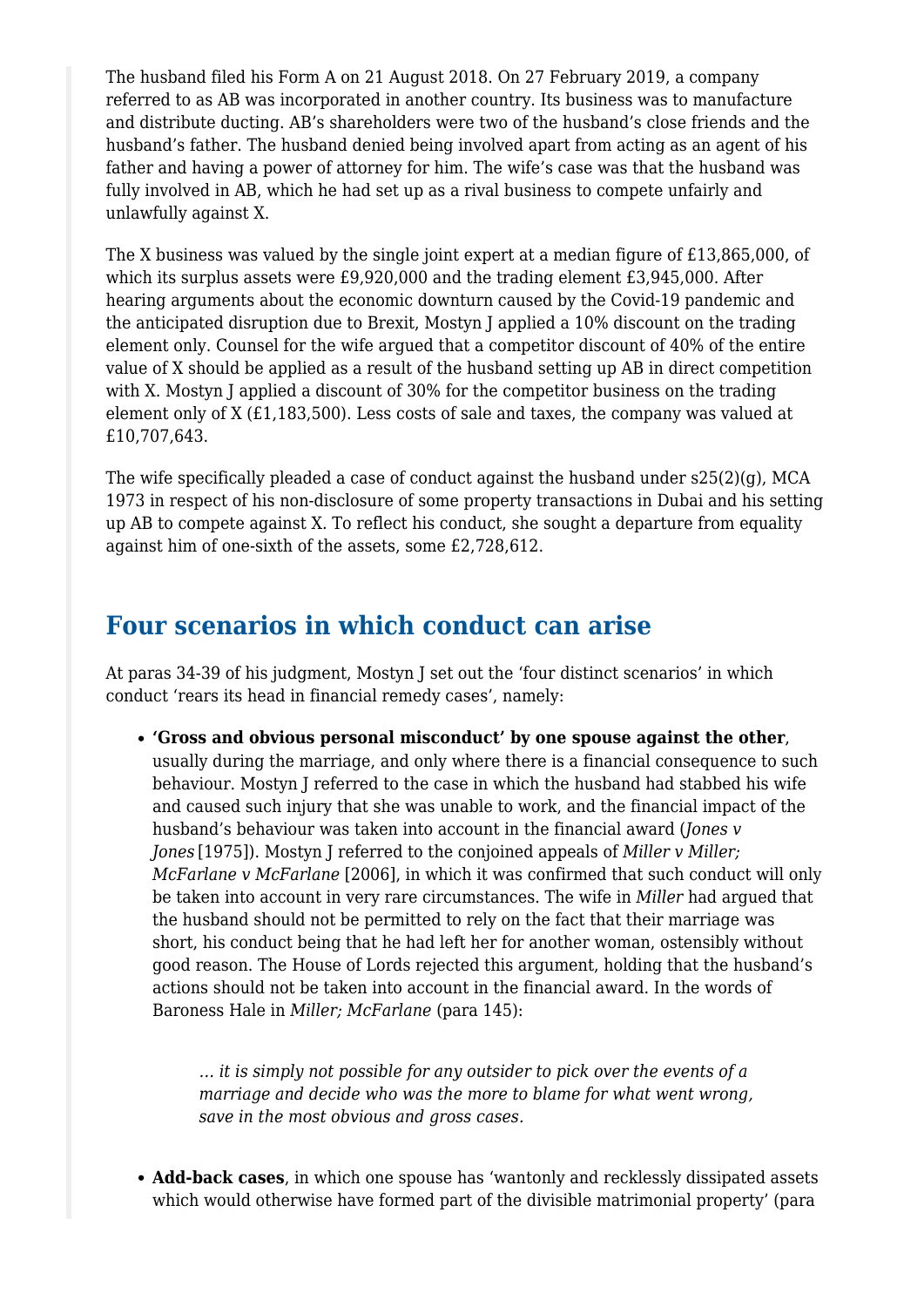36 of *OG v AG*). The dissipation must be clear and obvious and again these cases are rare.

**Litigation misconduct**, which may result in a severe costs penalty, although will rarely affect the substantive award. The Court of Appeal decision in *Rothschild v De Souza* [2020] is one such case, in which Moylan LJ found (at para 65) that:

*The general approach is that litigation conduct within the financial remedy proceedings will be reflected, if appropriate, in a costs order. However, there are cases in which the court has determined that one party's litigation conduct has been such that it should be taken into account when the court is determining its award.*

His concern was that a costs order (para 63):

*… simply reallocates the remaining assets between the parties. It does not necessarily remedy the effect of there being less wealth to be distributed between the parties.*

He acknowledged that in some circumstances an order could be made that does not meet the badly behaved spouse's needs because otherwise that would be giving a licence to litigate unreasonably.

**A party's conduct in failing to give full and frank disclosure**, which the court can take into account to draw inferences to assess the amount of the non-visible assets, rather than in how such assets should be distributed (see for example *NG v SG (appeal: non-disclosure)* [2011], also a decision of Mostyn J).

In *OG v AG*, Mostyn J found that the husband was the true beneficial owner of AB and in respect of the husband's conduct, he asked himself the following question (at para 70):

*Beyond allowing for the competitor discount, which will fall solely on the husband in my distribution, and a heavy penalty in costs, which I will come to explain, should the court form a moral judgment and additionally sanction the husband?*

Emphasising that the financial remedy court is no longer a court of morals and conduct should only be taken into account where it is both inequitable to disregard and has a measurable financial impact, Mostyn J declined to grant the wife's request for an additional departure from equality to reflect the court's indignation at the way the husband had conducted himself during the litigation. It is, he explained, 'unprincipled for the court to stick a finger in the air and arbitrarily to fine a party for what it regards as immoral conduct' (para 72).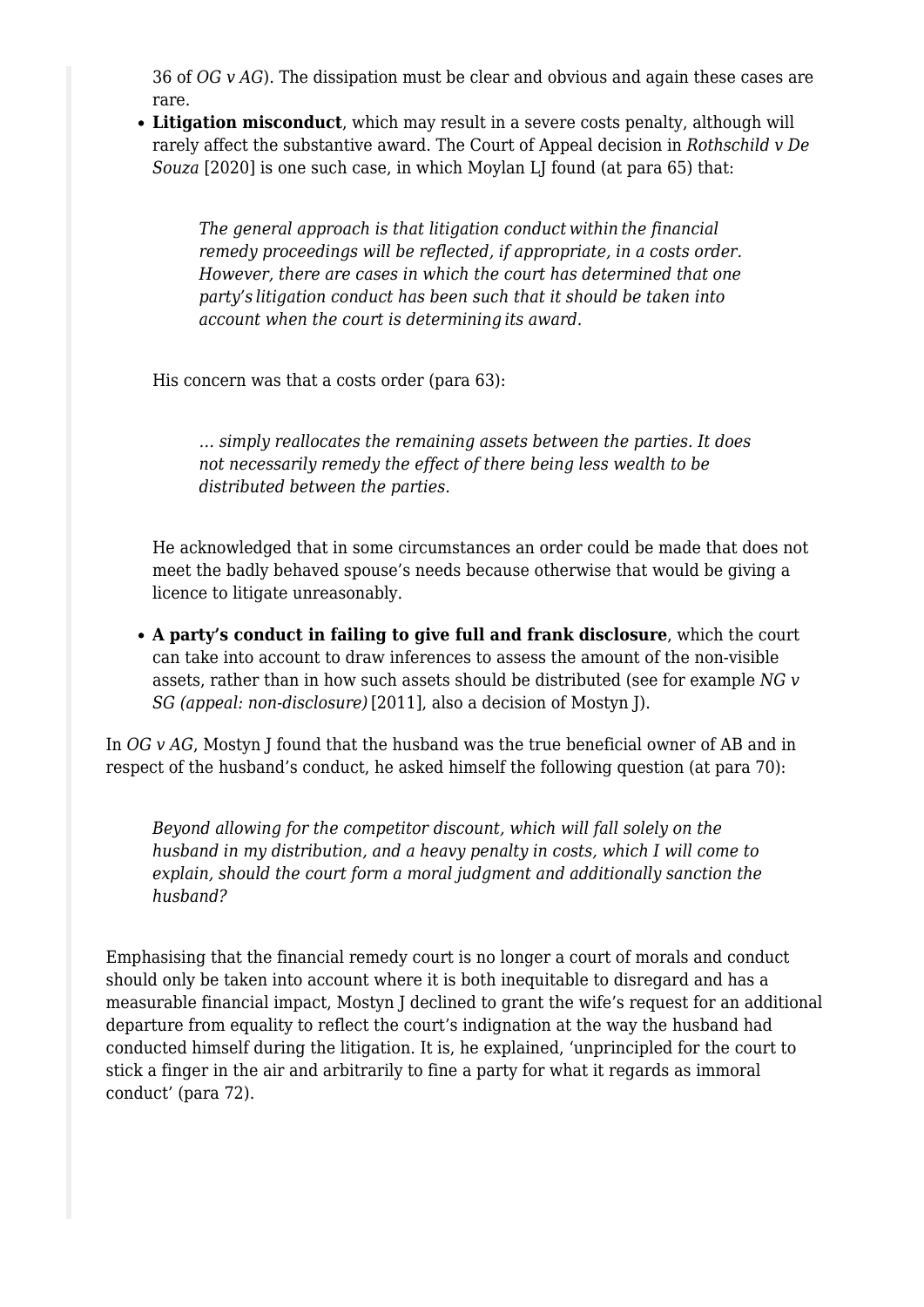### **Running a conduct case**

The decision in *RM v TM* [2020] is a helpful reminder of how to put forward a conduct argument. Robert Peel QC, sitting as a deputy High Court judge, referred to an earlier appeal hearing in that case when Moor J confirmed that conduct must not be pleaded merely as one of the general circumstances of the case in the narrative statement and must be specifically pleaded under  $s25(2)(g)$ , MCA 1973, with each party having the opportunity to deal with the allegations in narrative evidence in reply.

### **Costs rules**

Against the background of increasing pressure on the courts' resources, and the dearth of open negotiations despite the abolition of the *Calderbank* rules in financial remedy proceedings, are two significant developments in the costs rules set out in the Family Procedure Rules 2010 (FPR 2010).

With effect from 27 May 2019, para 4.4, FPR 2010, PD 28A, provides that when considering the conduct of the parties under r28.3(6)-(7), FPR 2010, in the context of whether to make an order for costs:

*The court will take a broad view of conduct for the purposes of this rule and will generally conclude that to refuse openly to negotiate reasonably and responsibly will amount to conduct in respect of which the court will consider making an order for costs. This includes in a 'needs' case where the applicant litigates unreasonably resulting in the costs incurred by each party becoming disproportionate to the award made by the court.*

In addition, from 6 July 2020, r9.27(A), FPR 2010 imposes a duty on each party to serve and file an open proposal for settlement within 21 days of the financial dispute resolution appointment (FDR). Where there has been no FDR, the proposals must be served and filed either by such date as the court directs or not less than 42 days before the date of the final hearing. This obviously gives the parties much more time to negotiate than if proposals were only put forward seven or 14 days before the final hearing in accordance with r9.28, FPR 2010. If it is not going to be possible to comply with r9.27(A), then it would seem advisable to seek an extension to this period of time or draft directions for disclosure that take account of this rule change.

For practitioners and clients alike, these significant changes are entirely in keeping with the overriding objective at r1.1, FPR 2010. The fact that a spouse's bad behaviour will be disregarded in the financial settlement is already a bitter pill for some clients to swallow, yet now they are under more pressure to come to the table and negotiate reasonably or risk a costs order against them.

It can be difficult for a client to get into the frame of mind to negotiate in the run-up to a final hearing if they have been denied the opportunity for sensible discussions earlier on in the proceedings or an effective FDR. However, as *OG v AG* makes clear, this is no excuse. Hence the revised costs rules and the obligation to put forward a reasonable open offer at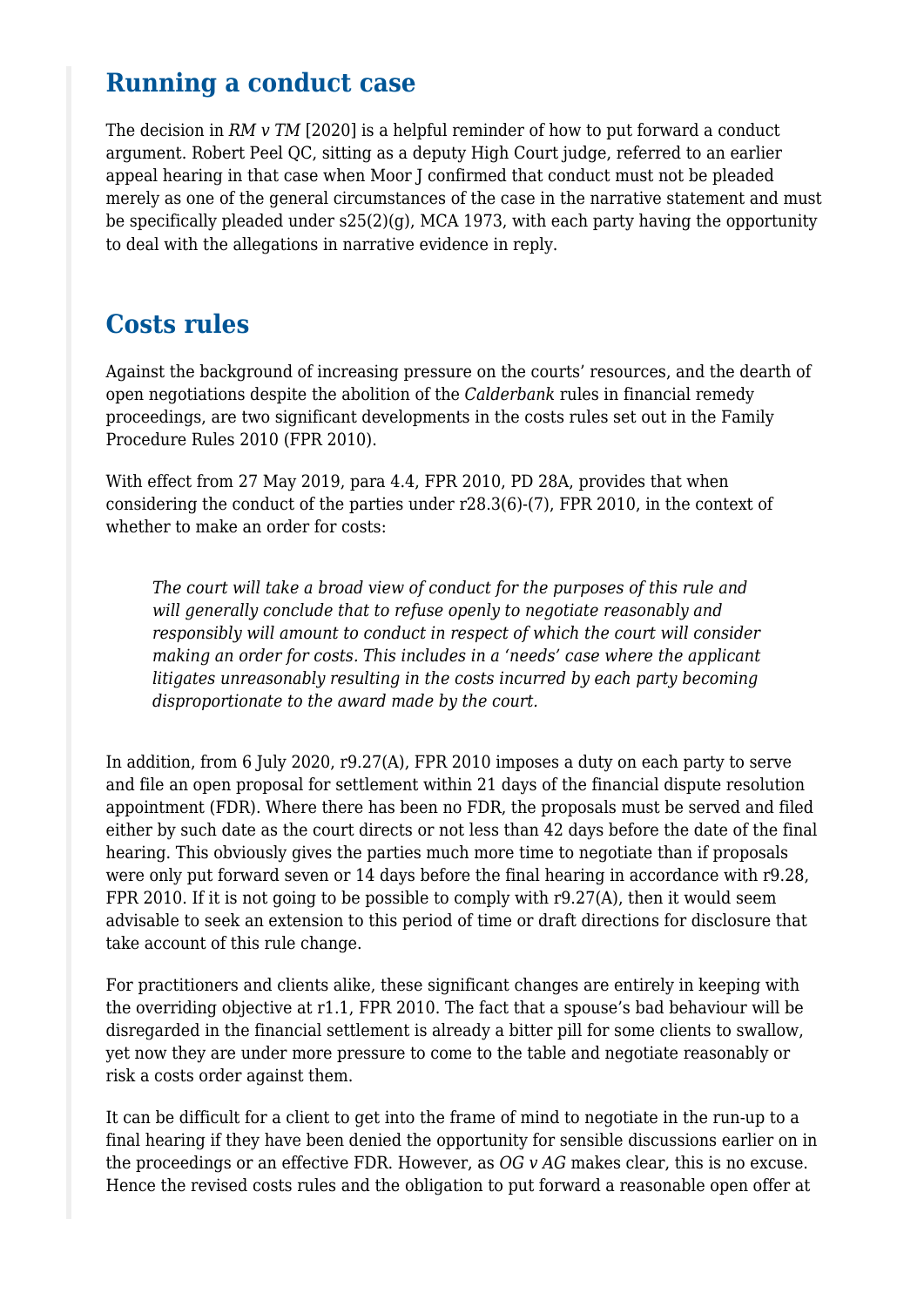the correct time should be borne in mind from the beginning of a case. Generally, the ideal is for the parties to consider alternative methods of dispute resolution but this of course needs both parties' cooperation.

The new provisions are helpful to those who wish to reach a settlement outside court and whose spouse might otherwise have refused to set out their position until just before the final hearing or to negotiate at all.

The new costs rules are also consistent with the Covid-19 case management checklist released by the president of the Family Division, Sir Andrew McFarlane, in June 2020 as an annex to his guidance titled *The Family Court and COVID-19: The Road Ahead* (see: [www.legalease.co.uk/the-road-ahead\)](http://www.legalease.co.uk/the-road-ahead). The president has issued subsequent guidance, *The Family Court and COVID 19: The Road Ahead 2021* (see:

[www.legalease.co.uk/the-road-ahead-2021](http://www.legalease.co.uk/the-road-ahead-2021)), in which he confirmed that the 2020 guidance continues to apply and specifically referred again to the checklist attached to his previous guidance.

#### **Costs in** *OG v AG*

In *OG* v *AG*, the legal costs exceeded £1m. Mostyn I found that a large amount of that sum was caused by the husband's conduct, observing (at para 27):

*I asked the husband to explain himself, and he did not really have an answer as to why he had behaved in the way that he did. I inferred that it was pure bloody-mindedness engendered by the toxic aftermath of the breakdown of the marriage and the confrontational personalities of each of the husband and wife.*

However, this did not obviate the wife's responsibility to negotiate reasonably. Mostyn J found that from 12 June 2020 she was able and expected to negotiate reasonably. He reduced the costs order against her husband by £50,000 to reflect her 'unreasonable and untenable open negotiation stance' in her open offer (para 93).

Mostyn J emphasised the importance of para 4.4, FPR 2010, PD 28A, saying (at para 31):

*It is important that I enunciate this principle loud and clear: if, once the financial landscape is clear, you do not openly negotiate reasonably, then you will likely suffer a penalty in costs. This applies whether the case is big or small, or whether it is being decided by reference to needs or sharing.*

Other recent cases that have dealt with the FPR 2010 cost rules are:

• **RM v TM**, in which the parties spent just under £600,000 in legal costs, leaving them with about £5,000 of liquid assets each. Considering rr28.2, 28.3(6) and 28.3(7), FPR 2010, the judge made an order for costs against the husband that negated the effect of an earlier costs order against the wife, so that both parties ended up in the same position.